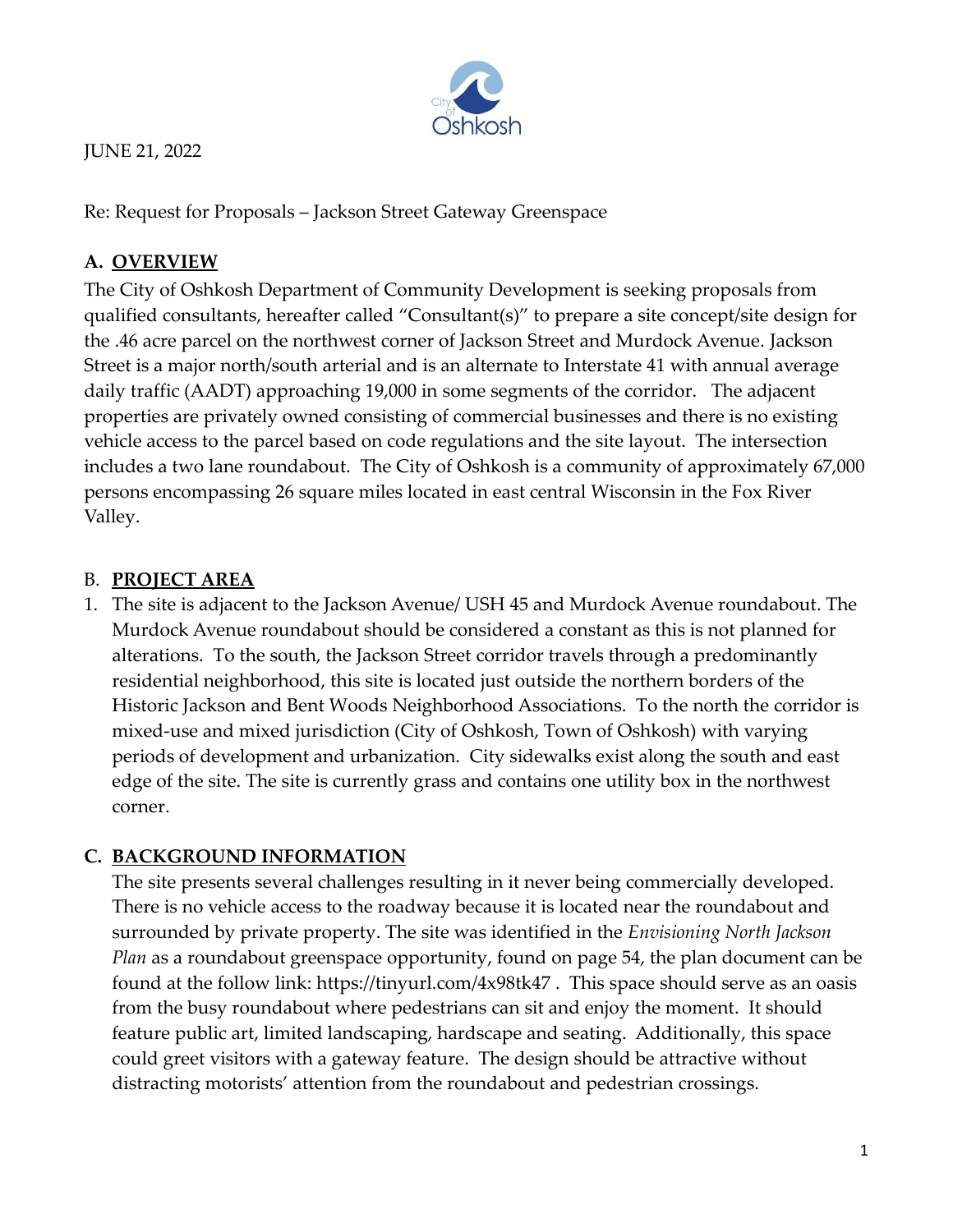

### **D. PROJECT TEAM**

The project team will act as a steering committee that provides regular ongoing direction to the consultant. The project team will include members from the following entities:

- City of Oshkosh Department of Community Development
- City of Oshkosh Department of Parks
- City of Oshkosh Department of Public Works

#### **Other Potential Stakeholders/Audiences:**

- Historic Jackson Neighborhood Association
- Bent Woods Neighborhood Association
- Business Organizations
- Residents
- Nearby Property Owners
- Advisory Park Board
- Public Arts and Beautification Committee
- City of Oshkosh Plan Commission
- Common Council

# **E. CONTENTS OF PROPOSAL**

The following information is to be submitted as part of the proposal. Responses should be clear, succinct and not exceed 5 double sided, letter size (8.5"x11") sheets of paper. Each page shall be numbered, in a format of the consultant's choice from 1 to 10. Cover pages, tabs, appendix materials, table of contents will not count toward the page limit. Please use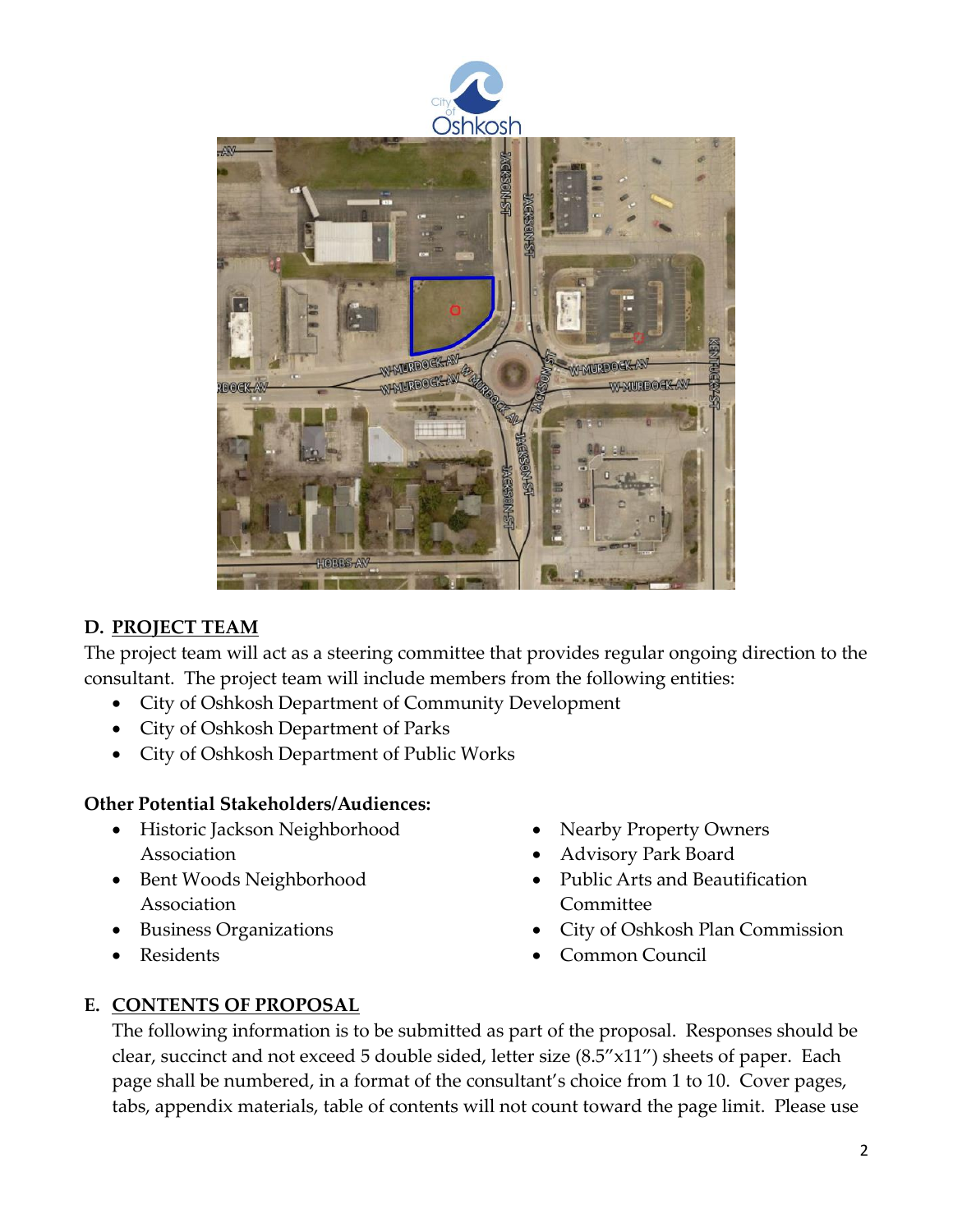

11 point font or larger and do not use  $11''x17''$  sheets. Attachments may be included as detailed below and as appropriate. The proposal should follow the layout below by section with each section separated by a tab.

- **1. Executive Summary**: The executive summary will be submitted to the Common Council and various boards and commissions that will be involved with the project. The consultant should address their approach to the project in terms that would be understood by the general public. Fees must not be included in this letter or in any other portion of the submittal except the sealed envelope. This summary is limited to 2 pages.
- **2. Cover Letter**: A cover letter must be attached and must include the following:
	- a. Project title, "Jackson Street Gateway Greenspace"
	- b. Name(s) of the person(s) authorized to represent the consultant in any negotiations;
	- c. Name(s) of person(s) authorized to sign any contract that may result;
	- d. Contact person's name, mailing or street address, phone number, and email address.
	- e. Any additional items the consultant believes should be added to the project.
- **3. Introduction**: Understanding of project goals and scope of work.
- **4. Firm Description**: Describe your firm's qualifications, areas of expertise, length of time in business, number of employees, and other information that would be helpful in characterizing the firm. Describe the resource availability to perform the work for the duration of the project. Provide the location of the firm's home office and the address of the office that will manage the project, if different.
- **5. Project Team:** Include an organizational chart and task matrix detailing the division of responsibilities. Provide a professional resume for key personnel, including major sub consultants proposed to be assigned to the project. Describe their unique qualifications and relevant experience on similar or related projects. Response submittals must identify a proposed project manager who would be responsible for the day to day management of project tasks and would be the primary point of contact with your firm.
- **6. Technical Proposal**: Briefly articulate your understanding of the project and how it will advance the goals of the community. Describe how you would propose to accomplish the major tasks identified in the RFP. Provide a narrative description accompanied by with a work-flow diagram of how the firm proposes to execute the tasks during each phase of the project. If applicable, discuss any unique aspects of the project, alternative approaches that might be considered or any other special considerations.
- **7. Proposed Project Timeline and Work Plan**: The proposal must specify an approximate project timeline. Provide a work plan and a schedule for completion of each step in the work plan. Provide table outlining the estimated number of hours for each staff person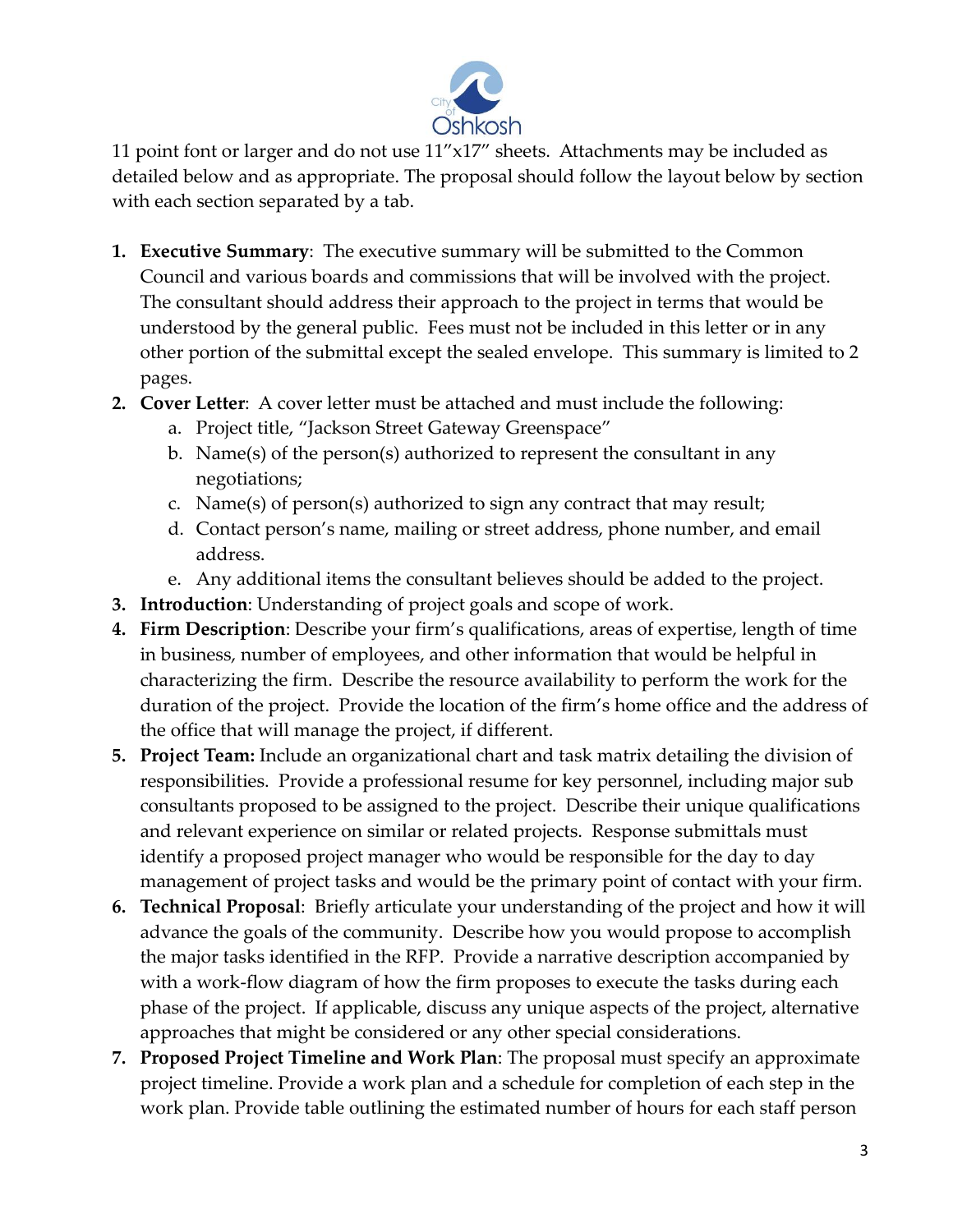

for each task involved with project. Outline the type of communication the consultants will have with the project team and number of project team meetings that will take place to fulfill the project timeline.

- **8. References**: Provide the names of at least three comparable sized municipalities for which the firm has conducted similar work within the past 5 years.
- **9. Additional Services**: The proposal can recommend any additional services that may not have been requested. Please include costs associated with additional service recommendations.
- **10. Proposed Compensation**: Proposed fees for this project must be submitted in a spreadsheet format in a sealed envelope marked **"Fee Structure – Do Not Open."** The proposal must specify a fixed dollar amount for the project's compensation by major task below. The proposal must clearly state that compensation will not exceed the fixed amount and what must be provided separately by the City.

# **F. SCOPE OF WORK/DELIVERABLES**

Develop feasible solutions to address the issues and needs present in the site taking into account the requirement for low maintenance amenities, proximity to commercial businesses, pedestrians and a busy intersection. Include graphics, sketches, drawings, aerials and maps of existing and proposed conditions. If the consultant recommends additional services please provide recommendations in proposal.

# **G. SELECTION PROCESS**

The award resulting from this request for services will be made to one consultant submitting a response that best serves the needs of the City of Oshkosh. Proposals will be evaluated by the project team on criteria that include:

- The proposed project team.
- Previous experience with similar projects and other relevant agencies within the past five (5) years.
- Project management procedures.
- The overall quality of the proposal.
- Cost of proposal services.

The city project team will review the submitted proposals and recommend to the City Council a firm with which to enter into a final agreement. The recommendation will be based equally upon the firm's experience/capabilities, project approach, and cost. The City of Oshkosh reserves the right to reject any and all proposals and to award the project in the best interests of the City.

# **H. PROPOSAL SUBMISSION**